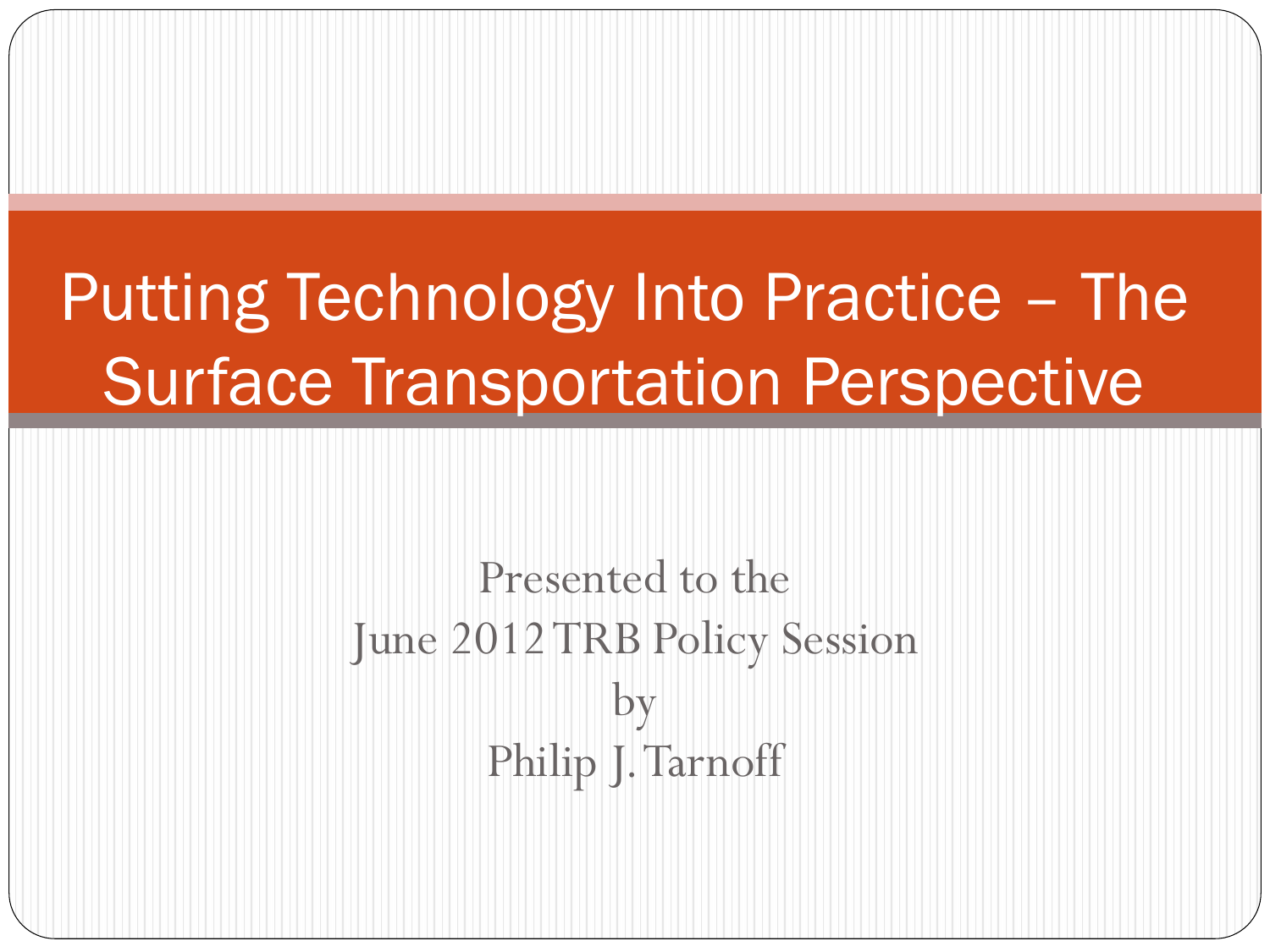### The Technology Adoption Story

- How are we doing?
	- Some anecdotes from the past
	- Dissemination and support
- The existing climate for new technology
	- Within the agencies
	- Among the workforce
	- Through the research community
- Managing climate change
	- Some recipes for change
	- Conclusions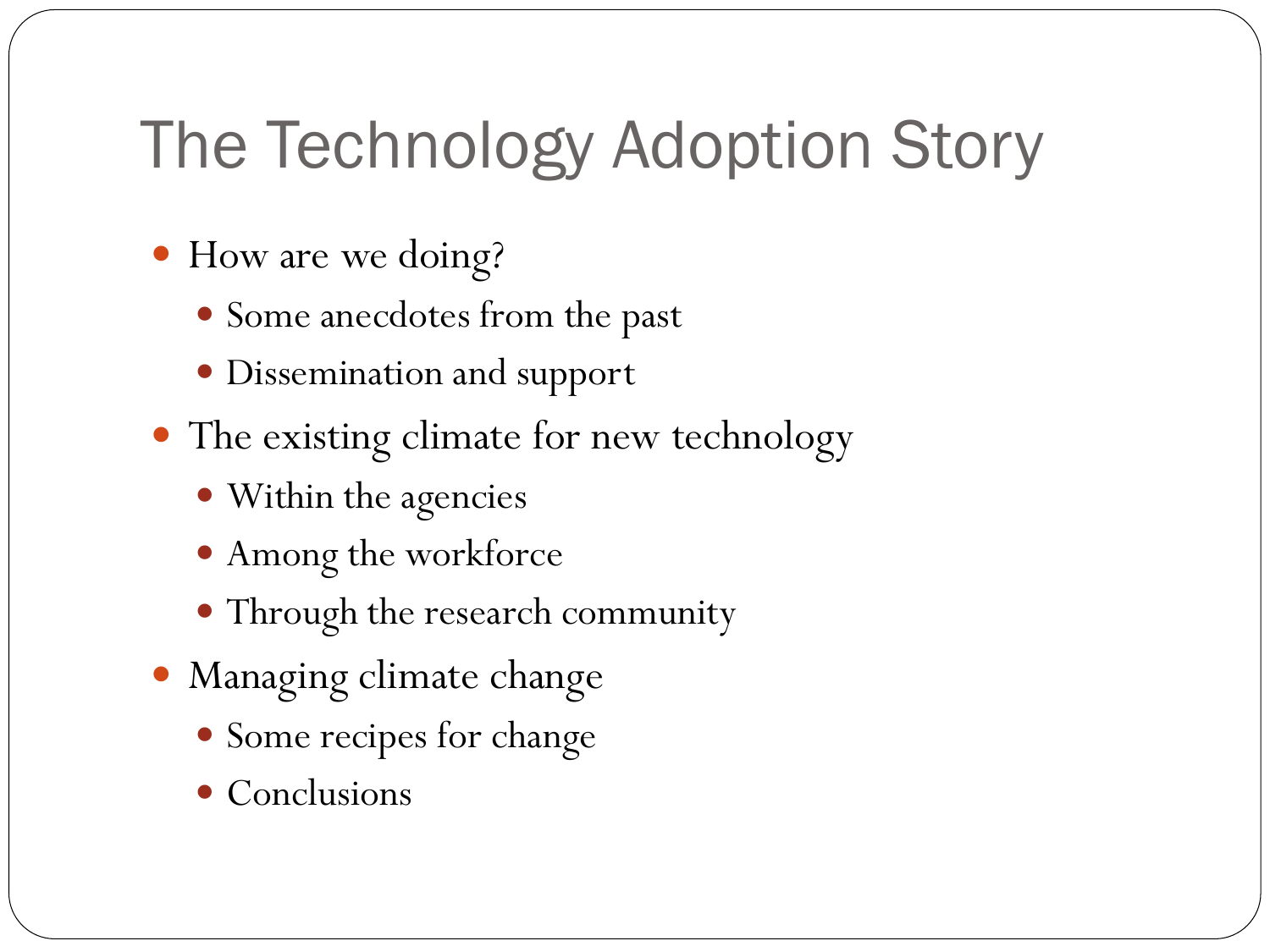## Technology Adoption Anecdotes

| Project                                    | <b>Funding Source</b>          | <b>Status</b>                                             |
|--------------------------------------------|--------------------------------|-----------------------------------------------------------|
| Advanced traffic<br>signal control         | FHWA (UTCS,<br>OPAC, ACS-Lite) | Most agencies continue to use 50<br>year old technology   |
| <b>Mobility Performance</b><br>Measurement | <b>NCHRP 20-7</b>              | Little awareness of the 12<br>measures defined and vetted |
| <b>ITS</b> Procurement                     | <b>NCHRP 3-77</b>              | Interactive website no longer<br>supported                |
| Transportation<br>Operations<br>Framework  | <b>NCHRP 20-77</b>             | Database of available training<br>unsupported             |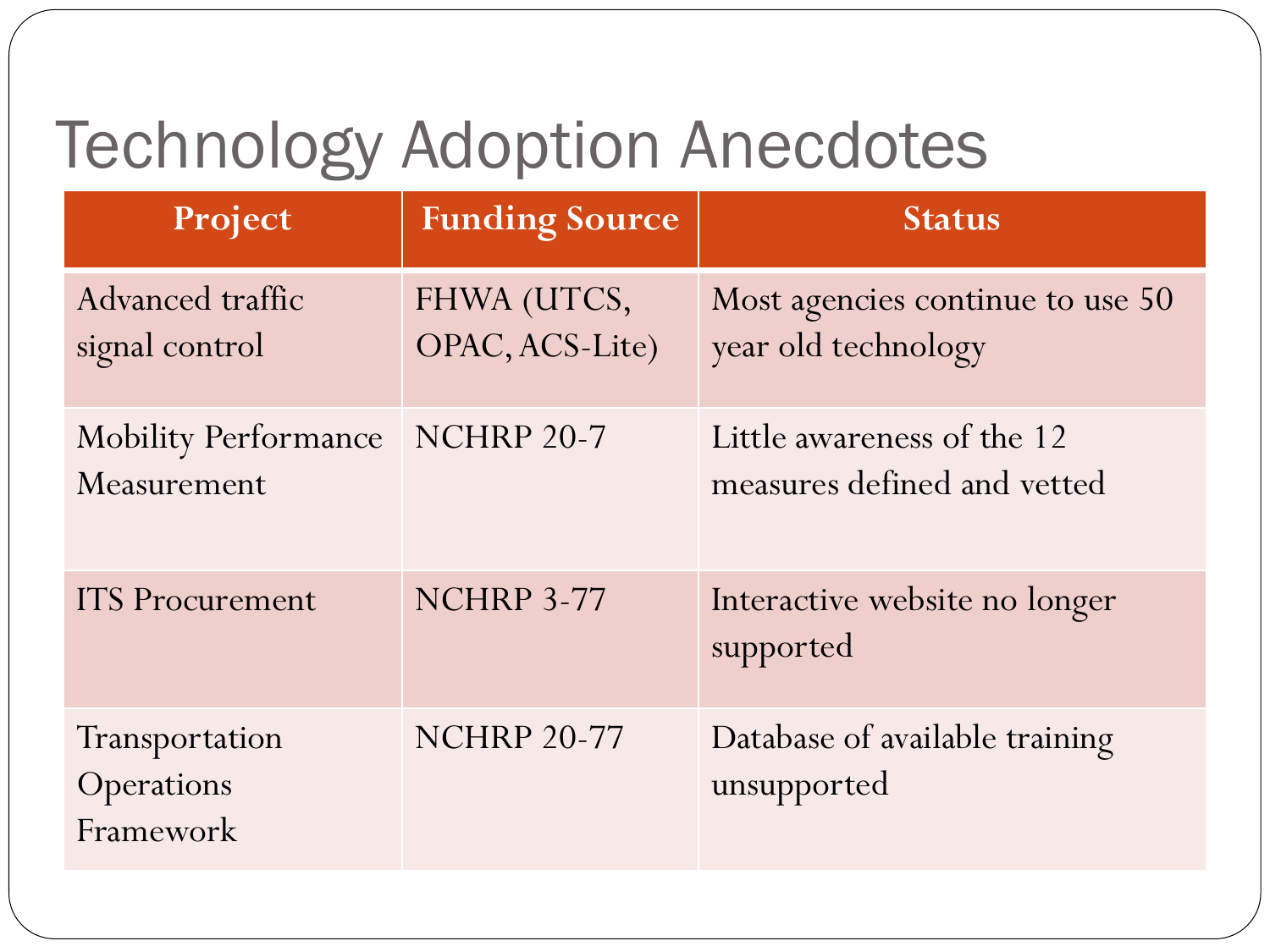### There Are Also Some Successes

- Improved incident management
- Transit vehicle tracking and information systems
- LED signal heads
- Bluetooth traffic monitoring

Many successes are the result of industry initiatives rather than federally funded research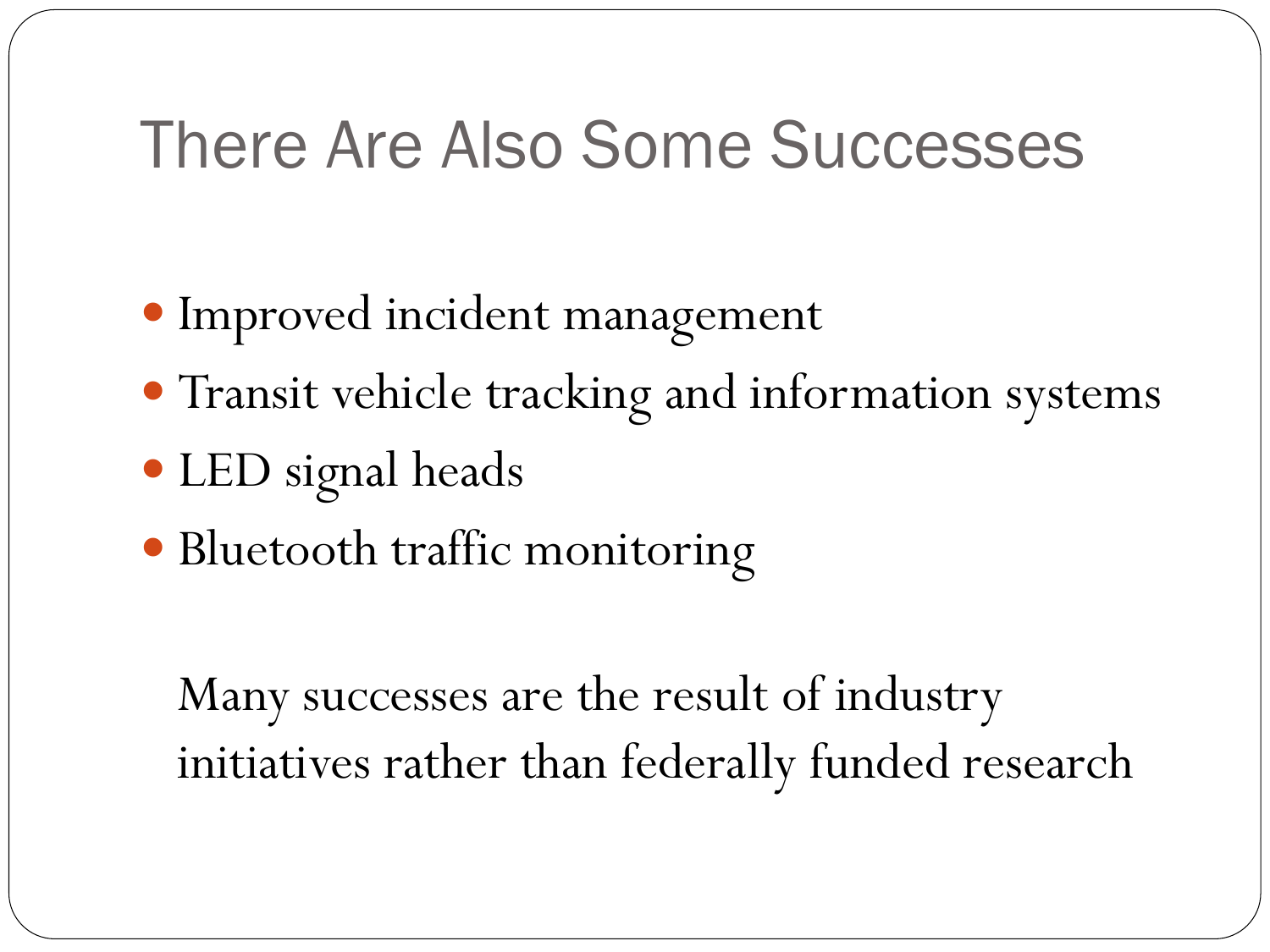### The Overall Picture is Bleak

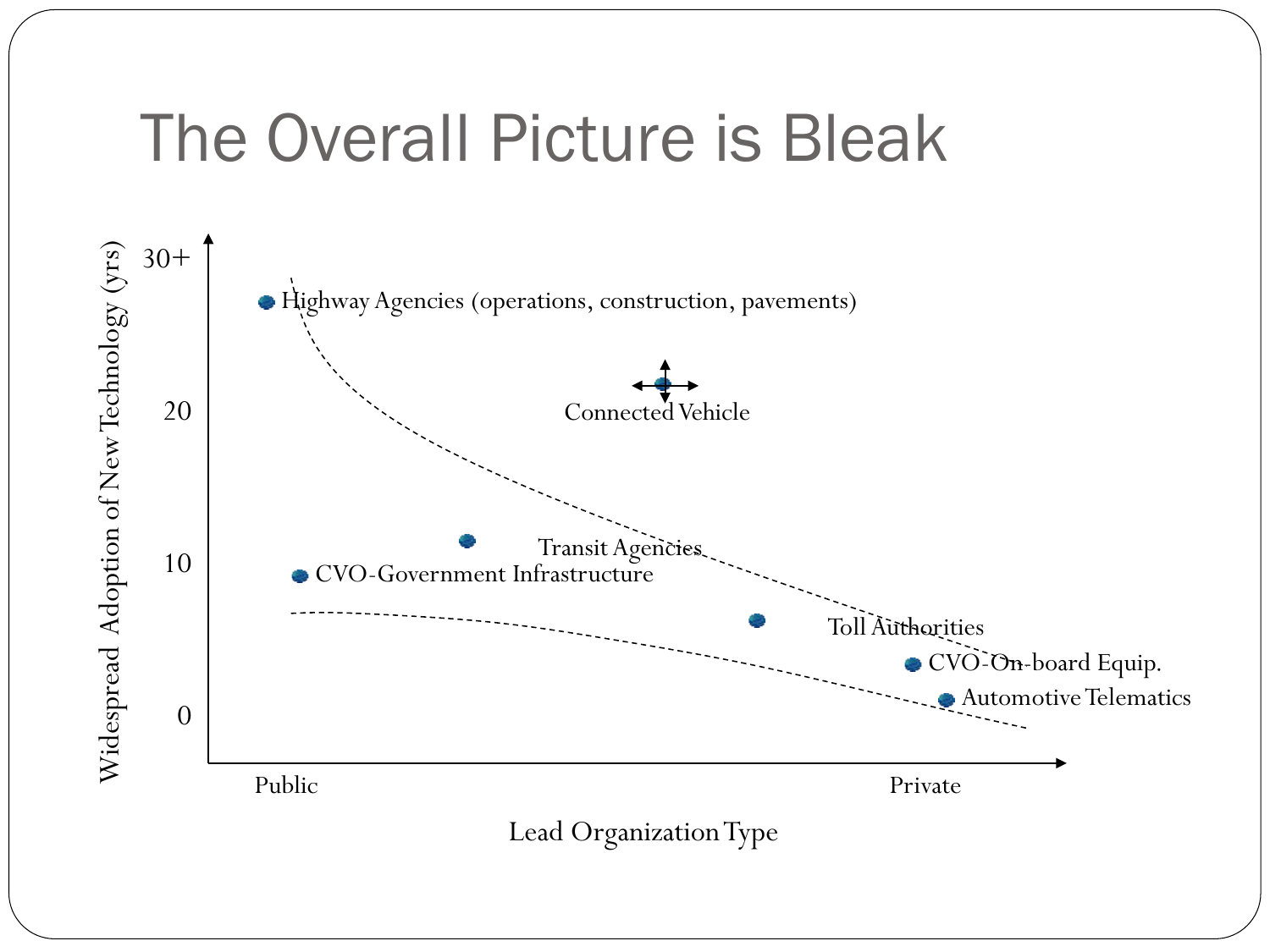The Climate for New Technology – within Transportation Agencies

- Risk aversion due to fear of bad publicity
- Short attention span maximum acceptable project life typically 2 to 4 years
- Absence of performance measurement precludes evaluation of success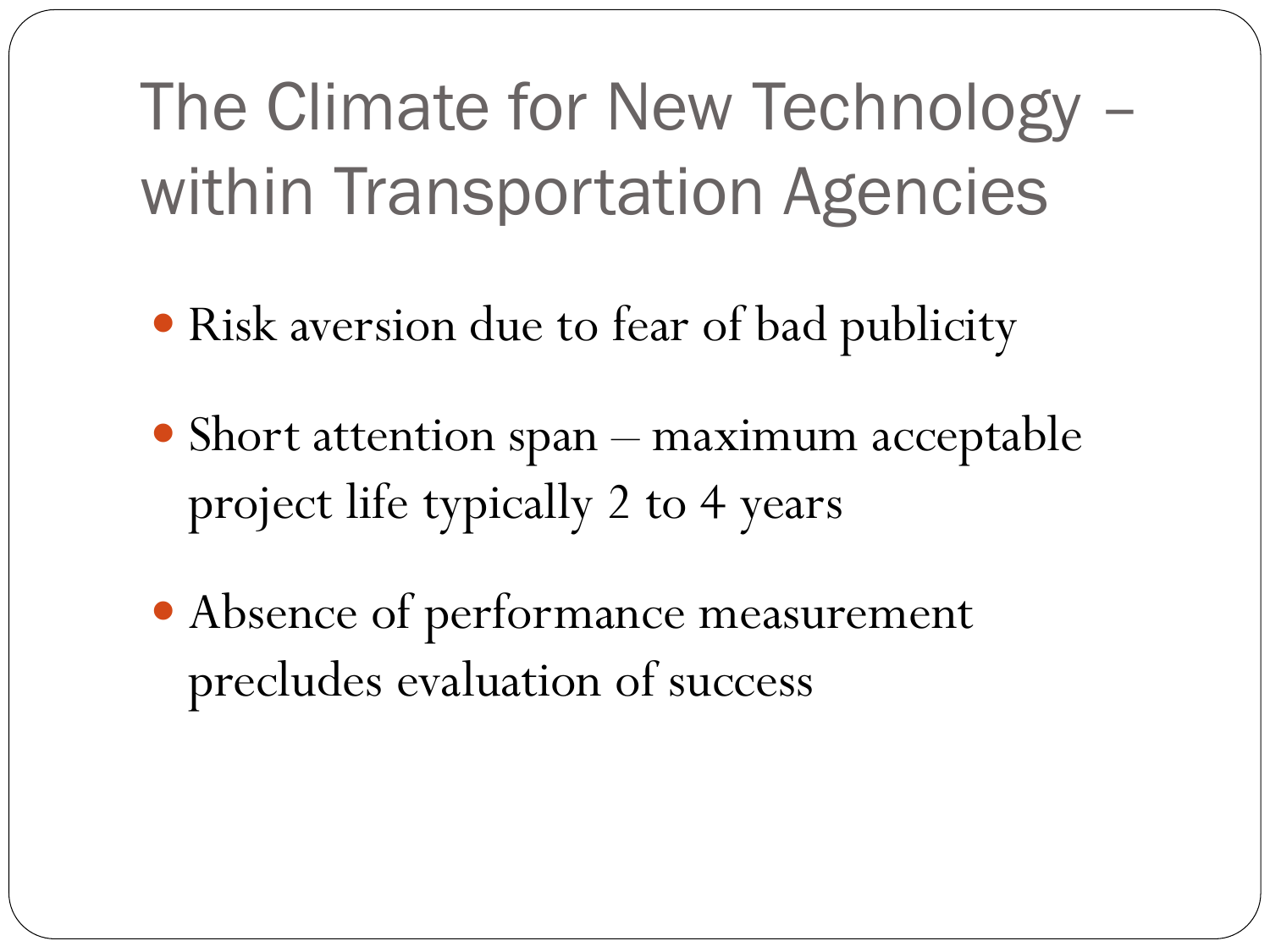The Climate for New Technology – Within the Workforce

- Few rewards for innovation
- Limited opportunities to learn about new technology (conferences, training, etc.)
- Champions are internally motivated (What happens to the program when the champion moves on?)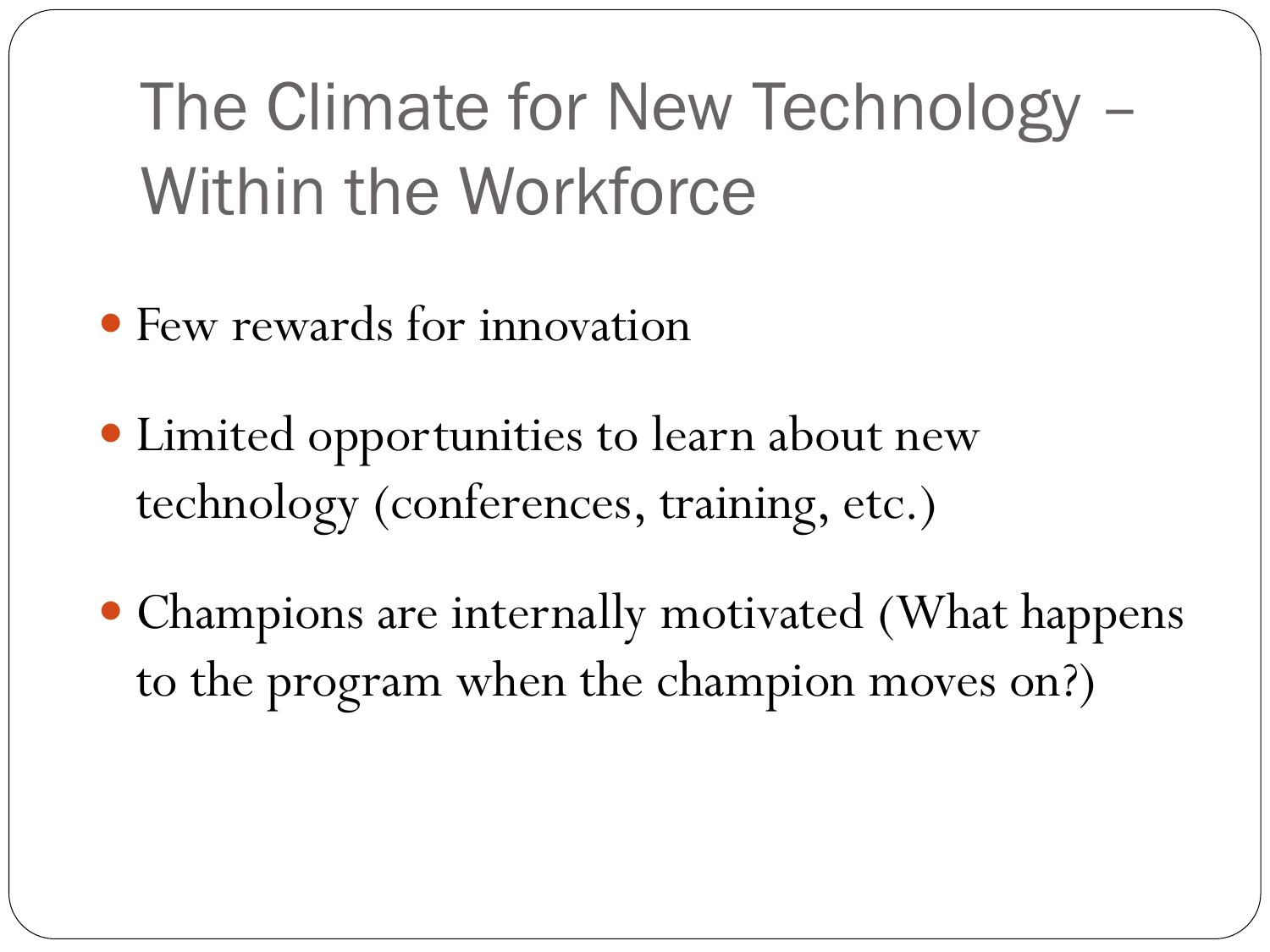The Climate for New Technology – Within the Research Community

- Outreach has low priority and limited funding
- Research community is internally focused
- Reports rarely reach intended audience
- Limited support for research products (websites, databases, tools)
- Research tends to be conducted in the absence of overarching plans (result of a bottoms-up program)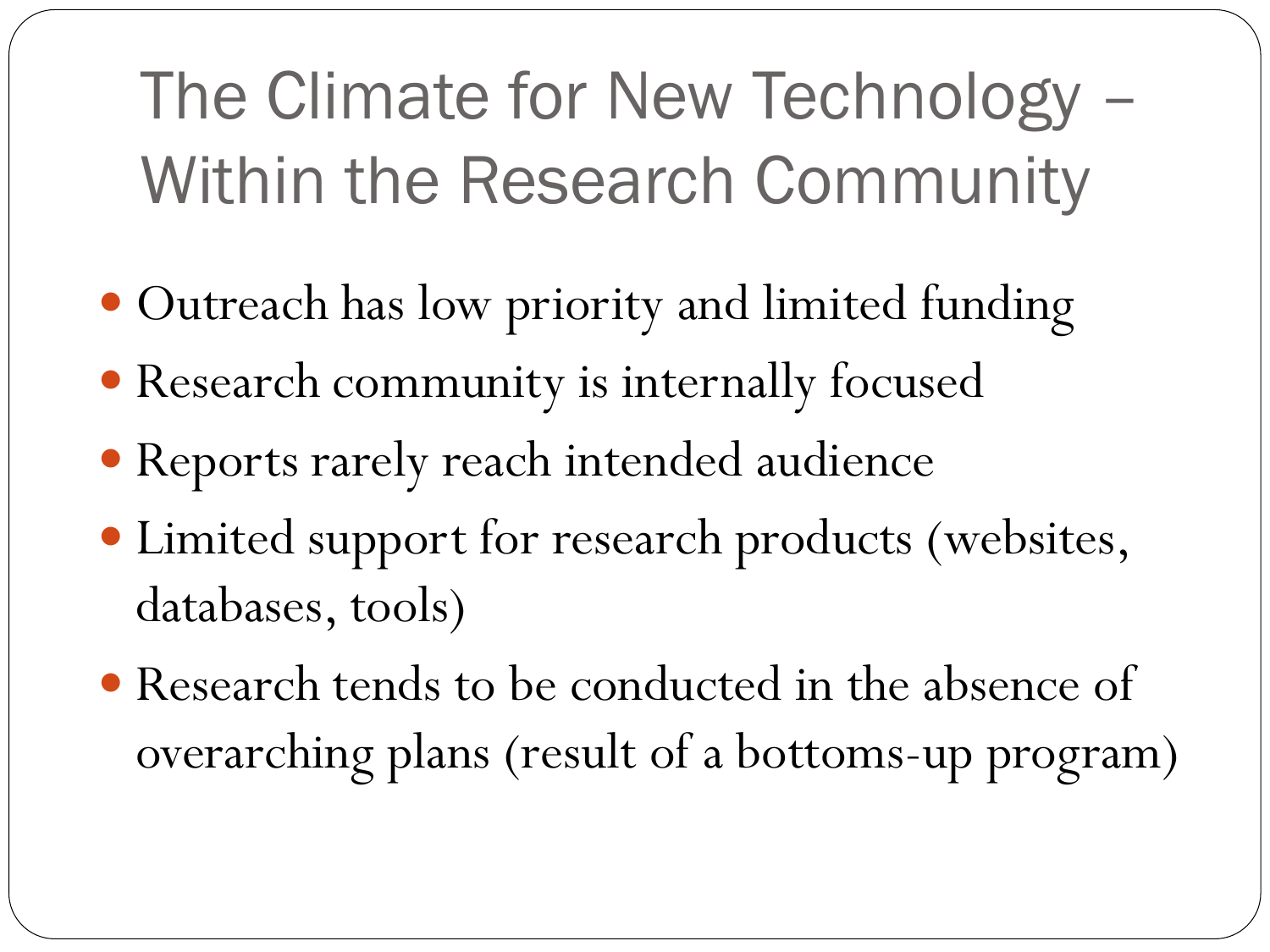## Six Suggestions

- 1) Fund outreach at equivalent levels to research
	- Support for databases and websites
	- Support for training and peer-to-peer activities
- 2) Encourage private industry collaboration
- 3) Require implementation plans for all research
- 4) Develop the workforce (educate & support)
- 5) Change the DOT culture
- 6) Don't fund research unless the audience is defined